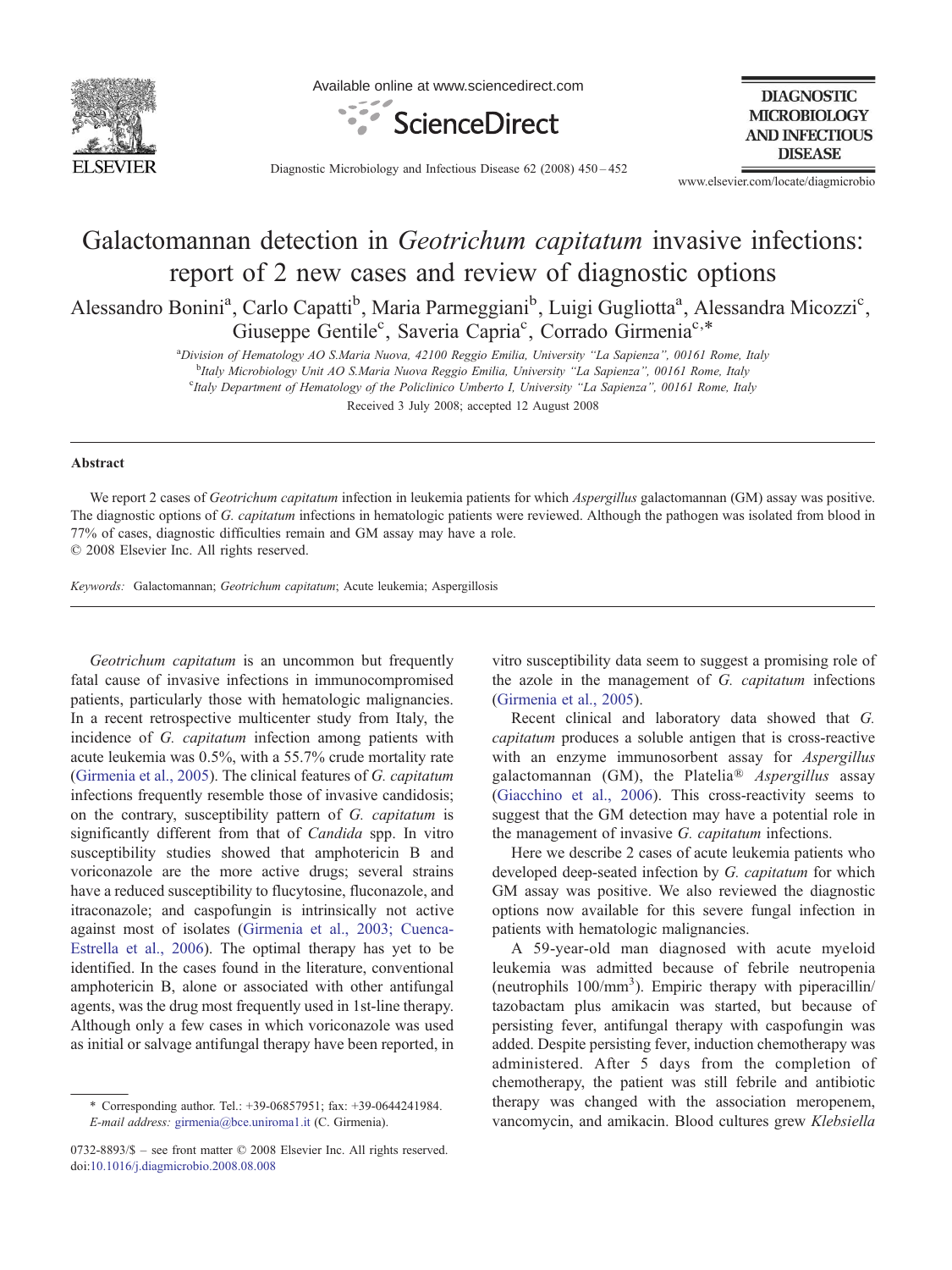Table 1

Sites of infection and outcome in 100 cases of G. capitatum infections in patients with hematologic diseases

| Site of infection                                  | No. of cases   | Mortality, no. of<br>cases $(\% )$<br>44 (57.1) |  |
|----------------------------------------------------|----------------|-------------------------------------------------|--|
| Fungemia, total no. of cases                       | 77             |                                                 |  |
| Fungemia with/without invasive<br>tissue infection | 63/14          | 40 $(63.5)/4(28.6)$                             |  |
| Fungemia with disseminated infection <sup>a</sup>  | 46             | 31 (67.4)                                       |  |
| Cases of invasive infection<br>without fungemia    | 23             | 11(47.8)                                        |  |
| Disseminated infection <sup>a</sup>                | 4              | 3(75)                                           |  |
| Lungb                                              | 9              | 7(77.8)                                         |  |
| Bone and joint <sup>b</sup>                        | 4              | 0(0)                                            |  |
| $CNS^b$                                            | 2              | 1(50)                                           |  |
| Esophagus <sup>b</sup>                             | $\overline{c}$ | 0(0)                                            |  |
| Liver <sup>b</sup>                                 |                | 0(0)                                            |  |
| Kidney <sup>b</sup>                                |                | 0(0)                                            |  |

CNS = Central Nervous System.

<sup>a</sup> Two or more organs involved.<br><sup>b</sup> Focal invasive tissue infection.

pneumoniae sensitive to meropenem. After 4 days, the patient developed respiratory failure and multiple pulmonary nodules were documented at computed tomography of the chest. Galactomannan assay from serum samples obtained in 3 consecutive days was positive (optical density index 3, 4.2, and  $>5$  respectively). Caspofungin was substituted with posaconazole. After 2 days, the patient conditions worsened and the isolation of G. capitatum from blood was communicated by laboratory. Posaconazole was substituted with intravenous voriconazole, but the patient died early. Autopsy was not performed.

A 33-year-old woman with a diagnosis of acute myeloid leukemia underwent induction chemotherapy. Antimicrobial prophylaxis consisted of oral ciprofloxacin and posaconazole. On day 15 from the start of chemotherapy, while profoundly neutropenic (neutrophils 10/mm<sup>3</sup>), she developed fever and empiric therapy with piperacillin/tazobactam was started. After 4 days, because of persistence of fever and documentation of an Escherichia coli septicemia, piperacillin/tazobactam was substituted with meropenem. Fever disappeared and clinical conditions rapidly improved. After 7 days, the patient newly developed fever while still neutropenic. Computed tomography of the chest showed 2 nodular lesions; posaconazole was discontinued and antifungal therapy with liposomal amphotericin B was inserted. Galactomannan assay from sputum and from 2 serum samples was positive (optical density index:  $>5$ , 1.7, and 2.1, respectively), and sputum culture yielded G. capitatum. Patient died 2 days later. At autopsy, a pulmonary infiltration by septate hyphae, slightly bent with parallel disposition, spores, and fragmentation of the mycelium in arthroconidia, was observed. Mycological cultures yielded only G. capitatum.

The literature search yielded 100 reports of G. capitatum infection in patients with hematologic malignancies, including the 2 present cases [\(Batlle et al., 2004; Böck et al., 2006;](#page-2-0) [Christakis et al., 2005; Etienne et al., 2008; Giacchino et al.,](#page-2-0) [2006; Girmenia et al., 2005; Huang et al., 2004; Mejdoubi](#page-2-0) [et al., 2008; Pimentel et al., 2005\)](#page-2-0). Table 1 shows the reported sites of infection and outcome of these cases. Overall, the pathogen was isolated from blood in 77% of cases, whereas in 23% of cases, a focal or disseminated invasive infection without fungemia was documented. The overall mortality rate was 55%.

Including the present 2 reports, 5 cases of invasive G. capitatum infection in patients with acute leukemia for which GM assay was positive are available to date. The characteristics of these cases are detailed in Table 2. In all cases, the detection of GM antigen preceded the cultural documentation of the infection. In patients 1, 2, 4, and 5, the antifungal therapy was modified based on the GM assay results with the suspect of an underlying aspergillosis. Only in case 3 did the 1st GM-positive serum sample coincide with the isolation of yeasts from blood and skin. In this case, while awaiting for the identification of the pathogen (2 days later), voriconazole therapy was started considering the possibility of a G. capitatum infection based on the

Table 2

Clinical and microbiologic characteristics of 5 cases of G. capitatum infection for which GM assay was positive

| Case<br>(reference)   | Age/<br>sex | Site of $G$ .<br>capitatum<br>isolation | Sample positive<br>for GM           | Days from the 1st<br>positive GM sample and<br>microbiologic documentation GM detection<br>of the pathogen | Antifungal therapy<br>modification after                       | Antifungal therapy<br>modification after G. capitatum<br>infection documentation          | Outcome |
|-----------------------|-------------|-----------------------------------------|-------------------------------------|------------------------------------------------------------------------------------------------------------|----------------------------------------------------------------|-------------------------------------------------------------------------------------------|---------|
| 1(2)                  | 7/M         | <b>CNS</b>                              | Serum and cerebral 7<br>abscess pus |                                                                                                            | Caspofungin was added to<br>liposomal AmB                      | Caspofungin was replaced<br>with voriconazole                                             | Alive   |
| 2(2)                  | 9/F         | Blood and<br>skin                       | Serum                               | 9                                                                                                          | to caspofungin prophylaxis                                     | Liposomal AmB was added No modification, death occurred Death<br>the day of documentation |         |
| 3(2)                  | 49/M        | Blood and Serum<br>skin                 |                                     |                                                                                                            | Liposomal AmB was<br>replaced with voriconazole                | No modification                                                                           | Death   |
| 4 (present<br>report) |             | 59/M Blood                              | Serum                               |                                                                                                            | Caspofungin was replaced<br>with posaconazole                  | Posaconazole was replaced<br>with voriconazole                                            | Death   |
| 5 (present<br>report) | 33/F        | Lung                                    | Serum and sputum 3                  |                                                                                                            | Posaconazole prophylaxis<br>was replaced with<br>liposomal AmB | No modification                                                                           | Death   |

AmB = amphotericin B; CNS = Central Nervous System.